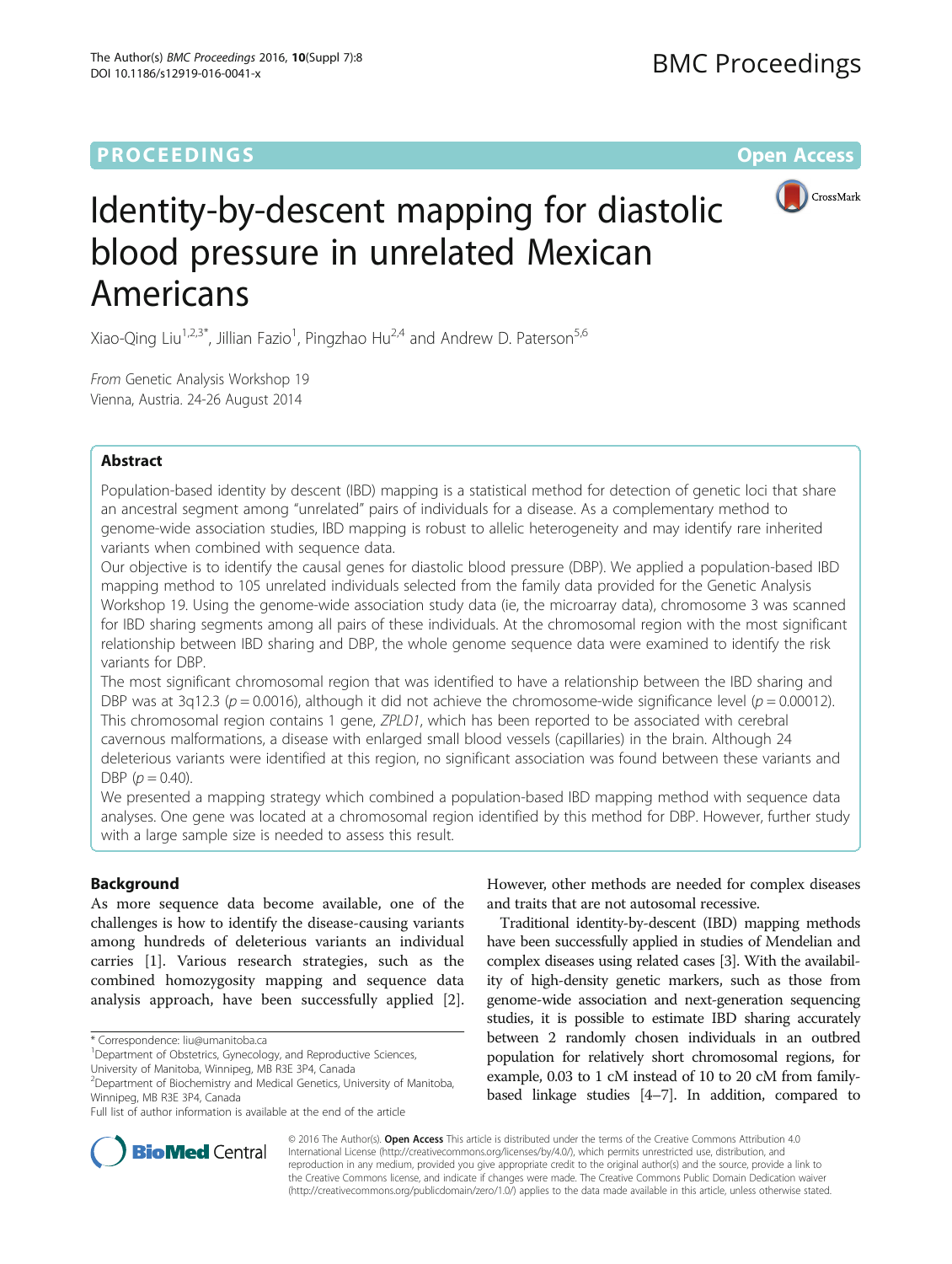single-marker association studies, IBD mapping methods are more robust to allelic heterogeneity, which has been observed in complex diseases and traits [[8](#page-4-0)].

To date, a few groups have applied IBD mapping methods as a complementary method to genome-wide association studies for complex diseases in large, unrelated samples [[5, 9](#page-4-0)–[11](#page-4-0)]. For each of these studies, the whole genome was scanned in order to compare IBD sharing of each segment in apparently unrelated case-case pairs to that in case-control and control-control pairs. If there were rare causative variants at a locus, the case-case pairs would be expected to share significantly more at this locus than both the case-control and control-control pairs. Several of the studies found genome-wide significant excess IBD sharing for their disease of interest. In contrast, they did not find any chromosomal regions that reached the level of genome-wide significance with genome-wide association methods using the same data.

The population-based IBD mapping methods may also be applied to quantitative traits [[12\]](#page-4-0). In this study, we test the hypothesis that diastolic blood pressure (DBP) levels are related to rare inherited genetic variants that can be identified using the combined IBD mapping and sequence data analysis approach.

## Methods

## Data description

The genome-wide association study (GWAS) data from the families, which had 959 individuals and 472,049 genetic markers, were used for quality control procedures, including relationship and population structure analyses. Unrelated individuals and markers from chromosome 3 of the GWAS data were used for IBD mapping. Chromosome 3 was chosen according to the suggestions from the Genetic Analysis Workshop 19 (GAW19) data contributors.

The DBP from the first time point was used as the outcome. For the individuals with medical treatment for hypertension, 5 mmHg was added to the original DBP values [[13\]](#page-4-0). Multiple linear regression was performed with gender, age, smoking status, and ethnicity (the significant principal components retrieved using the Eigensoft program; see "Quality Control" below) as covariates and the DBP residuals were derived and used to test the relationship between IBD sharing and DBP.

## Quality control

For the GWAS data, individuals were excluded if they had a genotype missing rate of 5 % or greater or a Mendelian error rate of 1 % or greater, and markers were excluded if they were insertion/deletion, had no unique physical location, a missing rate of 5 % or greater, a Mendelian error rate of 1 % or greater, a minor allele frequency (MAF) of 1 % or less, a MAF of 5 % or less with a missing rate of 1 % or greater, or a Hardy-Weinberg equilibrium

(HWE)  $p$  value of less than 0.0001. The markers were further pruned (with  $r^2$  < 0.33) for relationship and population structure analyses. These quality control procedures were performed using PLINK v1.07 [[4](#page-4-0)].

The PLINK "–genome" results were used to select unrelated individuals. Because Mexican Americans have ancestors with different ethnic backgrounds and because the genetic variants related to DBP may have different allele frequencies in different ethnic groups, the computer program Eigensoft (v4.2) [\[14\]](#page-4-0) was applied to estimate population structure for the GWAS individuals. The Tracy-Widom statistic was used to evaluate the statistical significance of each principal component. The eigenvectors corresponding to the statistically significant eigenvalues were retrieved and used as covariates in the multiple regression model mentioned under "Data Description" above.

## Identity-by-descent mapping

Beagle Refined IBD (v4.0.r1128) was used to estimate IBD sharing at each location on chromosome 3 [[6\]](#page-4-0). The parameter, *ibdlength* (the minimum IBD length to be detected), was set to 1 cM. Other parameters, window (the sliding window that determines the memory usage), overlap (overlap between sliding windows), ibdtrim (end of a candidate IBD segment trimmed before likelihood calculation), and ibdwindow (sliding window for IBD sharing detection), were set to be the number of markers in 12, 1.5, 0.15, and 0.2 cM, respectively. Default settings were used for the remaining parameters. IBD sharing estimation was run 3 times using different seeds. Results from these 3 runs were combined using the ibdmerge.jar utility program (see "Website resources" below).

The physical map was from build GRCh37 of the Genome Reference Consortium 2009. The genetic map was generated by Dr. Brian Browning based on the International Haplotype Map Project (HapMap) Phase II genetic map (see "Website resources" below). If a marker was not in this map, its genetic location was interpolated based on its physical location.

## Test for the relationship between identity-by-descent sharing and diastolic blood pressure

A Perl script was written to create a matrix with the number of unrelated individual pairs  $\times$  the total number of markers on chromosome 3. The observations in the matrix only had 2 values: 0 if no IBD sharing was observed for pair  $i$  at marker  $j$ , and 1 if IBD sharing was observed for pair i at marker j.

Following the IBD mapping methods proposed for quantitative traits using sibpairs [[15](#page-4-0)–[17\]](#page-4-0), we calculated both the squared trait difference  $(D)$  and squared trait sum (S) for the DBP residuals for each unrelated pair. Then, for each marker in the matrix, 2 simple linear regressions were performed: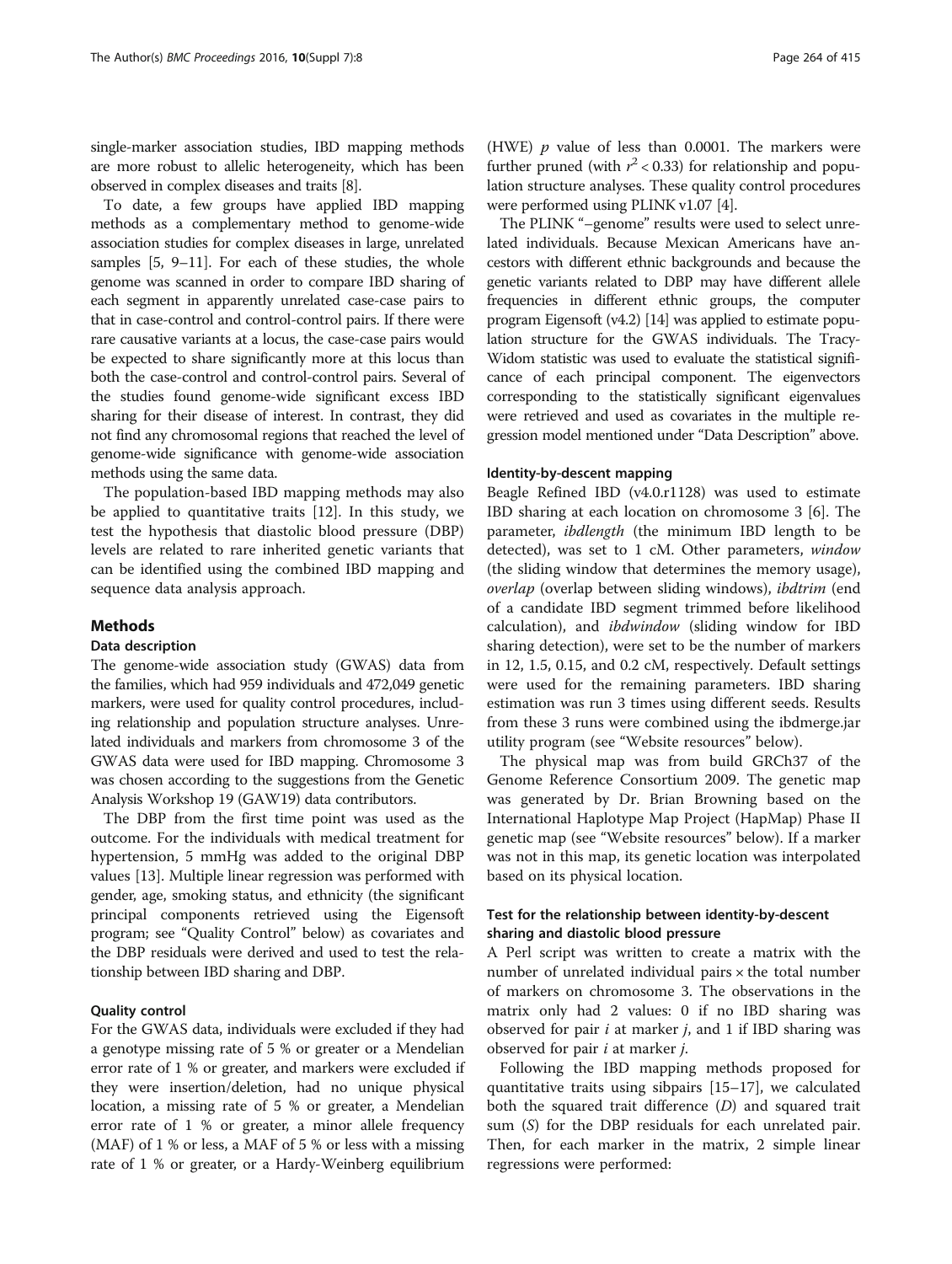Regression 1:  $Y^D$  on the IBD sharing status (π) with estimated slope  $\hat{\beta}_{\rm D}$  and variance  $\sigma_{\rm D}^2$ 

Regression 2:  $Y^S$  on π with estimated slope  $\hat{\beta}_S$  and variance  $\sigma_{\rm S}^2$ 

The weighted overall slope estimate is:

$$
\hat{\beta} = \left(\frac{\sigma_D^2}{\sigma_S^2 + \sigma_D^2}\right)\hat{\beta}_S + \left(\frac{\sigma_S^2}{\sigma_S^2 + \sigma_D^2}\right)\hat{\beta}_D
$$

The estimate of the standard error of  $\hat{\beta}$  is:

$$
SE\left(\hat{\beta}\right) = \sqrt{\frac{1}{\left[\frac{1}{\sigma_D^2} + \frac{1}{\sigma_S^2}\right]\left(\sum_{i=1}^n \hat{\pi}_i\right)}}
$$

where  $\hat{\pi}_i$  is the observed IBD sharing (0 for no sharing or 1 for sharing) for pair  $i$ .

Linkage was tested using a one-sided  $t$  test of the slope estimate. Under the null hypothesis of no linkage, the slope was zero whereas under the alternative hypothesis, the locus was linked to the trait and the slope was negative. The *t* statistic was calculated as the weighted overall slope estimate divided by its standard error:

$$
t=\frac{\hat{\beta}}{SE\left(\hat{\beta}\right)}
$$

Because the pairs of individuals were not independent from each other, the significance threshold for the real data was obtained using a permutation procedure.

## Whole genome sequence data

For the chromosomal region with the most significant relationship between IBD sharing and DBP, the sequence data were examined to identify the risk variants for DBP. First, variants with no variation  $(MAF = 0)$ , more than 2 alleles, or a missing rate of more than 15 % were excluded. The remaining genetic variants were annotated with the Combined Annotation-Dependent Depletion (CADD) scaled scores [[18](#page-4-0)]. As recommended by the authors, a genetic variant with a scaled score higher than 20 was regarded as deleterious. The relationships between the deleterious variants and DBP were analyzed using the optimal sequence kernel association test (SKAT-O [[19](#page-4-0)]) with gender, age, smoking status, and the first 3 principal components as covariates.

## Results

After the quality control procedures, 914 individuals and 374,179 markers were selected for relationship and population structure analyses; and 105 unrelated Mexican Americans and 52,216 markers from chromosome 3 of the GWAS data were selected for IBD mapping (Table 1). Three principal components were determined to be

Table 1 Characteristics of the 105 unrelated individuals

| Variable             | Category | Frequency (%) or<br>Mean (SD, range) |
|----------------------|----------|--------------------------------------|
| Gender               | Male     | 43 (41 %)                            |
| Treatment            | Yes      | 22 (21 %)                            |
| Smoking status       | Yes      | 25 (24 %)                            |
| Age (years)          |          | 56.6 (15.5, 20.3–91.3)               |
| Original DBP (mm Hg) |          | 71.8 (9.3, 51-101)                   |
| Adjusted DBP (mm Hg) |          | 72.9 (10.3, 51-101)                  |

significant for population structure and were used as covariates in the multiple linear regression model for DBP. None of the covariates was significantly associated with DBP (ie, with  $p < 0.05$ ); however, the first principal component had a  $p$  value of 0.1 (ie, the DBP increased 18.2 mmHg for each unit increase in the first principal component).

For the 105 unrelated individuals, there were 5460 pairs; 1573 (28.8 %) of them had detectable chromosomal segments shared by IBD. The average length of the IBD sharing segments was 1.47 cM with a range of 1.00 to 6.28 cM. The average chromosome-wide IBD sharing rate was 0.0029 with a standard deviation of 0.0025 and a range of 0 to 0.019. For each region, the rate was calculated with the number of pairs with IBD sharing at this region divided by the total number of pairs (ie, 5460).

For the IBD mapping of DBP, the most significant chromosomal region was at 3q12.3 with the peak singlenucleotide polymorphisms (SNPs) located at 101,901,465 to 102,620,049 bp, a region bounded by the GWAS markers that had IBD mapping  $p$  values of less than 0.01 (Fig. [1](#page-3-0)). The most significant  $p$  value for these markers was 0.0016, which did not reach the estimated chromosome-wide significance level 0.00012. For the most significant region, the IBD sharing rate was 0.0057, which was among the top 8 % of the rates for all the regions on chromosome 3.

Of the 105 unrelated individuals, 71 had the wholegenome sequence data. The most significant region overlapped with 1 gene, the zona pellucida–like domain containing 1 gene (ZPLD1), which is located at 101,818,088 to 102,196,462 bp. There were 3811 variants at the region after the quality control procedures, 24 of which were identified as deleterious (2 within the gene ZPLD1). Based on the result from SKAT-O, these variants were not associated with DBP ( $p = 0.40$ ).

## **Discussion**

We applied a population-based IBD mapping method to a quantitative trait, DBP. Because of the relatively small sample size ( $n = 105$ ), statistical power to detect the causal chromosomal region was low, and the most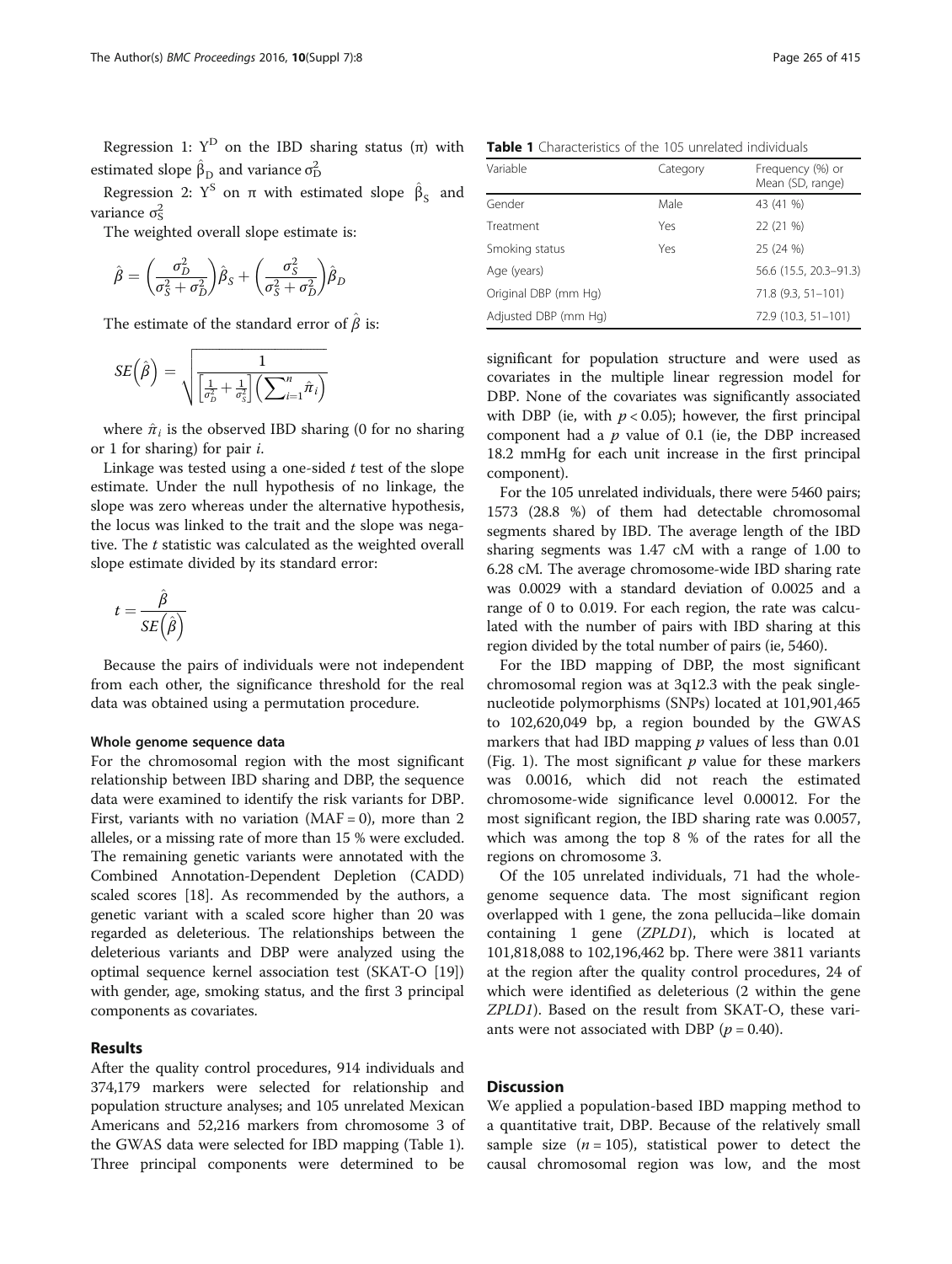<span id="page-3-0"></span>

significant IBD mapping result did not reach the estimated significance level.

Interestingly, however, the gene at the most significant IBD mapping region, ZPLD1, has been reported to be related to cerebral cavernous malformations, a disease with enlarged small blood vessels (capillaries) in the brain, in a patient with a balanced translocation [\[20](#page-4-0)]. From Genetic Analysis Workshop 18, Bonner et al. [[21](#page-4-0)] also reported an association between a sparse principal component (which included 28 SNPs at the intergenic region between ZPLD1 and MIR548A3) and systolic blood pressure (SBP) using unrelated individuals from the family data ( $n = 122$ ) and the GWAS genotypes. The Spearman correlation coefficient between the DBP and SBP residuals was 0.59 ( $p$  <0.0001) in our data. Unfortunately, we were not able to identify causal variants in this gene for DBP. Further study with a large sample size is needed to assess this result.

Using the same IBD sharing estimate method, Browning et al. [[6](#page-4-0)] reported that the average genome-wide IBD sharing rates were 0.015 for a Northern Finland sample and 0.0041 for a United Kingdom (UK) sample [[6](#page-4-0)]. The

average chromosome-wide rate was 0.0029 from our Mexican American sample, which was lower than the UK sample, as expected. A higher IBD sharing rate (ie, on average, a larger combined length of detected IBD sharing segments per pair of individuals) can be obtained from an isolated founder population, such as the Northern Finland sample. Current IBD mapping methods are well powered to detect long IBD sharing segments (>1 cM). However, as marker density increases (eg, with whole genome sequencing data), IBD mapping methods will be able to identify IBD sharing status for small segments from outbred populations.

## **Conclusions**

In summary, we demonstrated a gene mapping strategy for quantitative traits which combines a populationbased IBD mapping method with sequence data analyses. However, as a result of the small sample size in this study, more information about this approach and its ability to prioritize causal variants for sequence data analyses should be further explored.

#### Acknowledgements

The authors gratefully acknowledge the study participants, data providers, and GAW19 organizers. We would also like to thank Mr. Alex Zhao for the R code that converts the Refined IBD output into the Fast IBD output format. Support for the authors was provided by the University of Manitoba (start-up funds for XQ Liu) and Canada Research Chair in Genetics of Complex Diseases (AD Paterson).

#### **Declarations**

This article has been published as part of BMC Proceedings Volume 10 Supplement 7, 2016: Genetic Analysis Workshop 19: Sequence, Blood Pressure and Expression Data. Summary articles. The full contents of the supplement are available online at [http://bmcproc.biomedcentral.com/](http://bmcproc.biomedcentral.com/articles/supplements/volume-10-supplement-7) [articles/supplements/volume-10-supplement-7.](http://bmcproc.biomedcentral.com/articles/supplements/volume-10-supplement-7) Publication of the proceedings of Genetic Analysis Workshop 19 was supported by National Institutes of Health grant R01 GM031575.

#### Authors' contributions

X-QL designed the study, conducted statistical analyses, and drafted the manuscript; JF assisted with statistical analyses and interpretation; and ADP and PH assisted in study design and critical revision of the manuscript. All authors read and approved the final manuscript.

#### Competing interests

The authors declare that they have no competing interests.

#### Website resources

Genetic map: [http://bochet.gcc.biostat.washington.edu/beagle/genetic\\_maps/](http://bochet.gcc.biostat.washington.edu/beagle/genetic_maps/) For the ibdmerge.jar utility program: [http://faculty.washington.edu/](http://faculty.washington.edu/browning/beagle_utilities/utilities.html) [browning/beagle\\_utilities/utilities.html](http://faculty.washington.edu/browning/beagle_utilities/utilities.html).

### Author details

<sup>1</sup>Department of Obstetrics, Gynecology, and Reproductive Sciences, University of Manitoba, Winnipeg, MB R3E 3P4, Canada. <sup>2</sup>Department of Biochemistry and Medical Genetics, University of Manitoba, Winnipeg, MB R3E 3P4, Canada. <sup>3</sup>The Children's Hospital Research Institute of Manitoba, Winnipeg, MB R3E 3P4, Canada. <sup>4</sup>George and Fay Yee Centre for Healthcare Innovation, University of Manitoba, Winnipeg, MB R3A 1R9, Canada. 5 Program in Genetics and Genome Biology, The Hospital for Sick Children, Toronto, ON M5G 0A4, Canada. <sup>6</sup>Dalla Lana School of Public Health, University of Toronto, Toronto, ON M5G 0A4, Canada.

#### Published: 18 October 2016